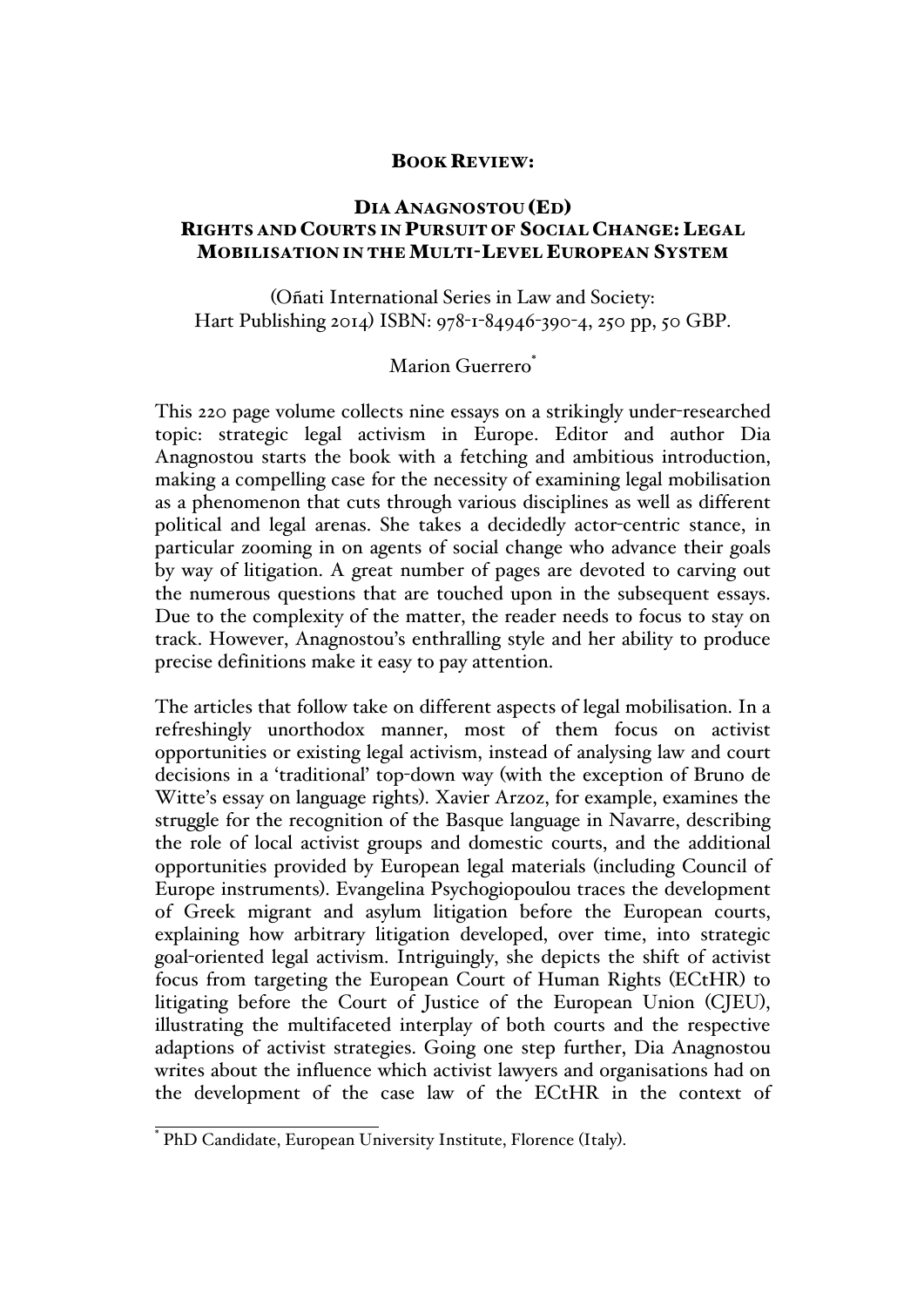safeguarding human rights in armed conflicts. After the Court was first reluctant to take a decisive stance on human rights violations during the Northern Ireland crisis in the 1970s and 80s, the cases brought forward by dedicated lawyers nonetheless set the stage for Kurdish activists who tried evoked human rights protection under the European Convention of Human Rights (ECHR) a decade later. Anagnostou mentions the exchange of experience and knowledge between lawyers involved in Northern Irish and Kurdish cases, and explains how this cooperation consequently shaped legal strategies. The emerging case law was then re-applied in Northern Ireland in the 1990s, as well as in the context of the conflict in Chechnya. From Anagnostou's essay, it becomes clear that litigants have considerable leverage in influencing the Court's interpretation of certain rights. After all, litigants bring issues to the attention of the Court; they are the ones who frame the question to be decided in their applications. Evidence which litigants bring forward not only publicises human rights violations, but also serves to inform and possibly educate the judges on the intricacies of particular conflict situations.

Along similar lines, Loveday Hodson elaborates on the rise of LGBT rights activism before the ECtHR. Impressively, she points out that activist groups were involved in the great majority of relevant cases, stating that litigation has been, and is, a political strategy for LGBT movements. However, the use of legal strategies is not without costs; there are certain risks attached for a movement wishing to engage the Court in its struggle for equality. For instance, translating a political issue into legal terms will necessarily reduce its complexity and possibly de-radicalise its impetus. Furthermore, Hodson warns, focussing too much on litigation might distance an organisation from its grass-root basis. She also addresses the scarce democratic legitimacy of NGOs who *de facto* change the political landscape by strategic litigation; after all, an interest group organisation lacks public accountability. However, she concludes that these concerns might be negligible, since NGOs do not nearly exert the same kind of power as other institutions in the political game. As long as litigation is but one route by which NGOs choose to advance their agendas, chances are they are on the safe side, democratically speaking.

Two essays stand out in the volume: the first is the article of Liora Israël on the rise of legal activism to support migrant workers in France, and the second is the 'Tool-Box for Legal and Political Mobilisation' by Mark Dawson, Elise Muir and Monica Claes.

The former is noteworthy because it is recognisably written by a social scientist with ample legal knowledge, which adds a distinctive and important voice to the book. Israël convincingly argues that legal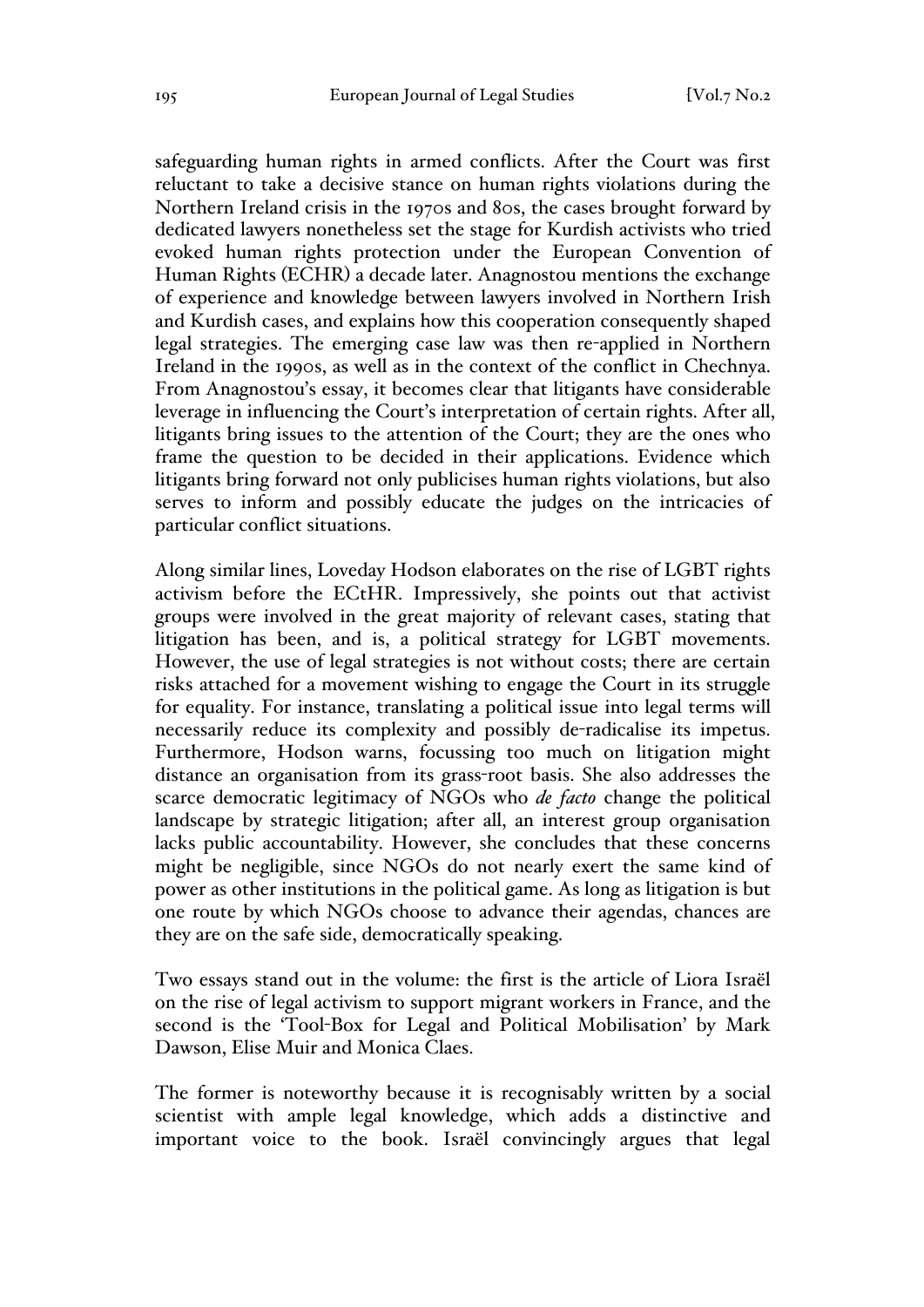mobilisation cannot be understood without taking into consideration the domestic socio-political environment. Not only is this chapter a highly entertaining read which paints the atmosphere of post-1968 France in living colours; Israël concentrates on actors of social change in a remarkable way, constructing a compelling narrative of the motivations and consciousness of legal professionals which led to the creation of community-minded 'law shops' in the 1970s. These leftist cooperatives had the intention of providing legal aid, and, what is more, tools of selfempowerment to the population, fundamentally questioning the hierarchical lawyer-client relationship. Without giving in to social romanticism, Israël problematises the paradox of this format: The people seeking the help of the law shops were often looking for straight-forward legal advice; instead, they encountered highly political collectives with lofty ideals of do-it-yourself empowerment, which sometimes turned out to be overwhelming for clients. Moreover, the whole concept of representing groups which the members of the law shops themselves did not belong to – namely, immigrant workers – might be dubbed as intrinsically elitist. Nonetheless, the law shops were instrumental in promoting a change of perspective in the political left regarding legal strategies as instruments of social change, especially in light of the traditional Marxist view of the law as a bourgeois tool for perpetuating existing power structures. Initiatives like the GISTI (Information and Support Group for Immigrant Workers) profited from this debate, carrying on the idea that law could indeed be instrumentalised for progressive reform. What is remarkable about Israël's essay is that it seems to answer a question which is only hinted at in the other essays: How did it happen that someone came up with the idea of using law and litigation as political strategies?

Whereas Israël answers the 'Why?' of legal mobilisation, Dawson, Muir and Claes look at the 'How'. Since the ECtHR has been covered (although maybe not extensively) in terms of opportunities for legal activism, the trio take on the procedural conditions of the CJEU in order to determine whether this court would be a promising arena for social change projects in the area of non-discrimination. The language and style of the article are clear and structured: It is segmented according to possible litigants (individuals, institutions and collective organisations), and possible opponents (EU institutions, states and private parties). Although technical at times, the essay delivers its promise: An in-depth analysis of the different procedural mechanisms in light of their suitability for promoting rights. Rights, to be clear, not necessarily as a means of achieving justice for a single litigant, but as a gateway for wider political reform.

After finishing the book, the reader might experience a short episode of